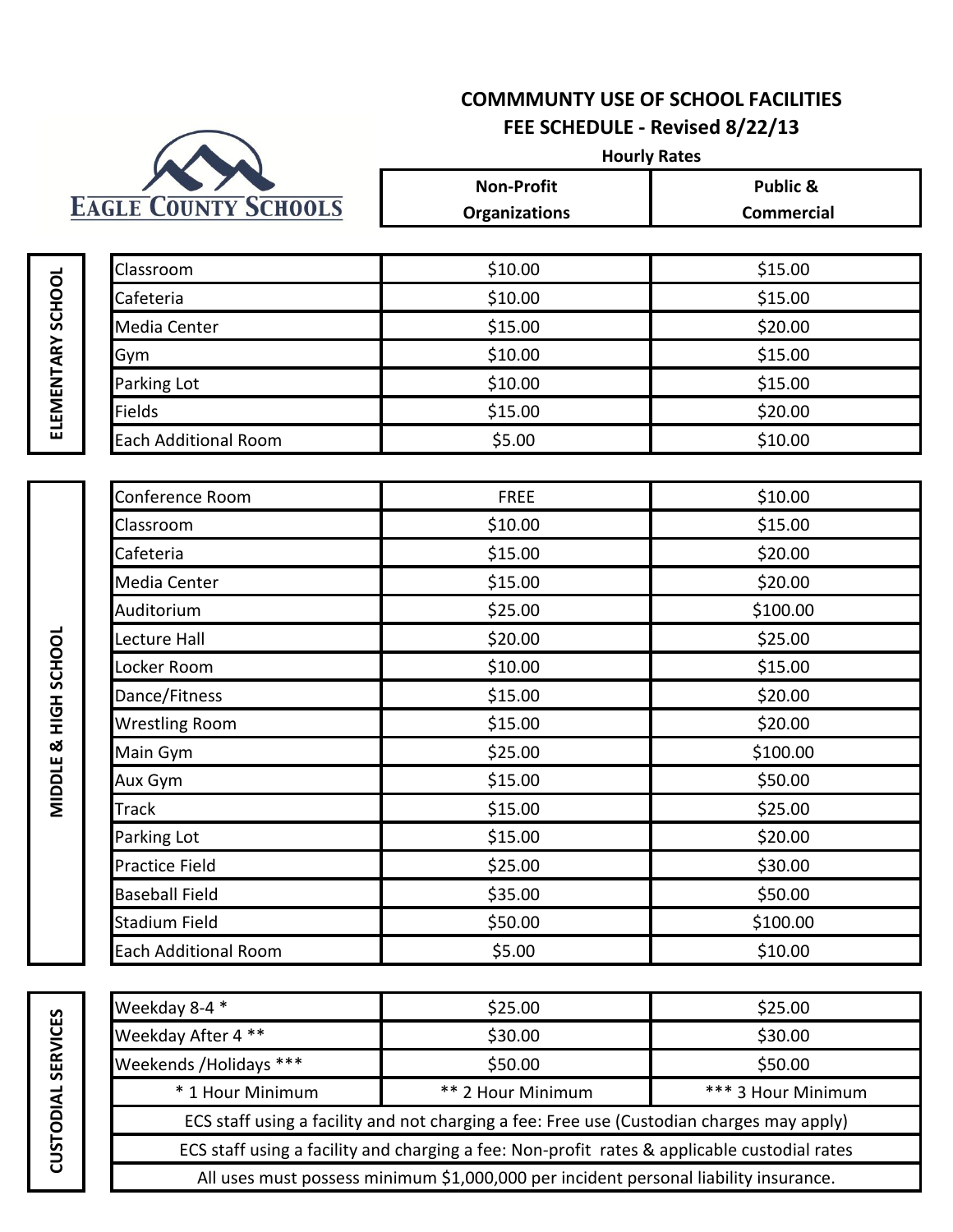

## **COMMUNITY USE OF SCHOOL FACILITIES APPLICATION / AGREEMENT**

Eagle County Schools is pleased to offer our facility for your use. Community Organizations are encouraged to use school facilities for worthwhile purposes when such uses do not interfere with the school program.

#### **Process:**

- Complete the Application / Agreement Form.
- Review the rate sheet.
- Provide a Certificate of Insurance, if required.
- A damage deposit may be required at the discretion of the school.
- Provide payment.

In exchange for use of the facilities, we require that all guests comply with the following provisions:

- Participants must be supervised at all times and treat the facility with respect.
- Participants must remain in designated areas.
- Animals, bicycles and skateboards are not allowed in the building.
- Tobacco, alcohol and controlled substances are not permitted in the building or on the premises.
- Weapons of any kind are not permitted in the building or on the premises.
- Report any damage to the facility to the building administration within 24 hours.

Failure to comply with these provisions may result in loss of rental privileges and may be grounds for legal action.

| Organization:              |                                                                                                                    |
|----------------------------|--------------------------------------------------------------------------------------------------------------------|
| <b>Mailing Address:</b>    | <u> 1999 - Jan James James James James James James James James James James James James James James James James</u> |
| <b>Name of Sponsor:</b>    |                                                                                                                    |
| <b>Work Phone:</b>         |                                                                                                                    |
| <b>Cell Phone:</b>         |                                                                                                                    |
| <b>Requested Building:</b> |                                                                                                                    |
| <b>Requested Dates:</b>    | <u> 1989 - Johann John Stone, mars eta biztanleria (</u>                                                           |
| <b>Reason for Use:</b>     |                                                                                                                    |
|                            |                                                                                                                    |

**\_\_\_\_\_\_\_\_\_\_\_\_\_\_\_\_\_\_\_\_\_\_\_\_\_\_\_\_\_\_\_\_\_\_\_\_\_\_\_\_\_\_\_\_\_\_\_\_\_\_\_\_\_\_\_\_\_\_\_\_\_\_\_\_\_\_\_\_\_\_\_\_\_\_\_\_\_\_\_\_\_\_\_\_\_\_\_\_\_\_\_\_\_\_\_\_\_\_**

I have read, understand and agree to the above stated provisions for use of the Eagle County Schools facility.

| <b>Sponsor's Signature:</b>     | Date: |
|---------------------------------|-------|
| <b>Building Representative:</b> | Date: |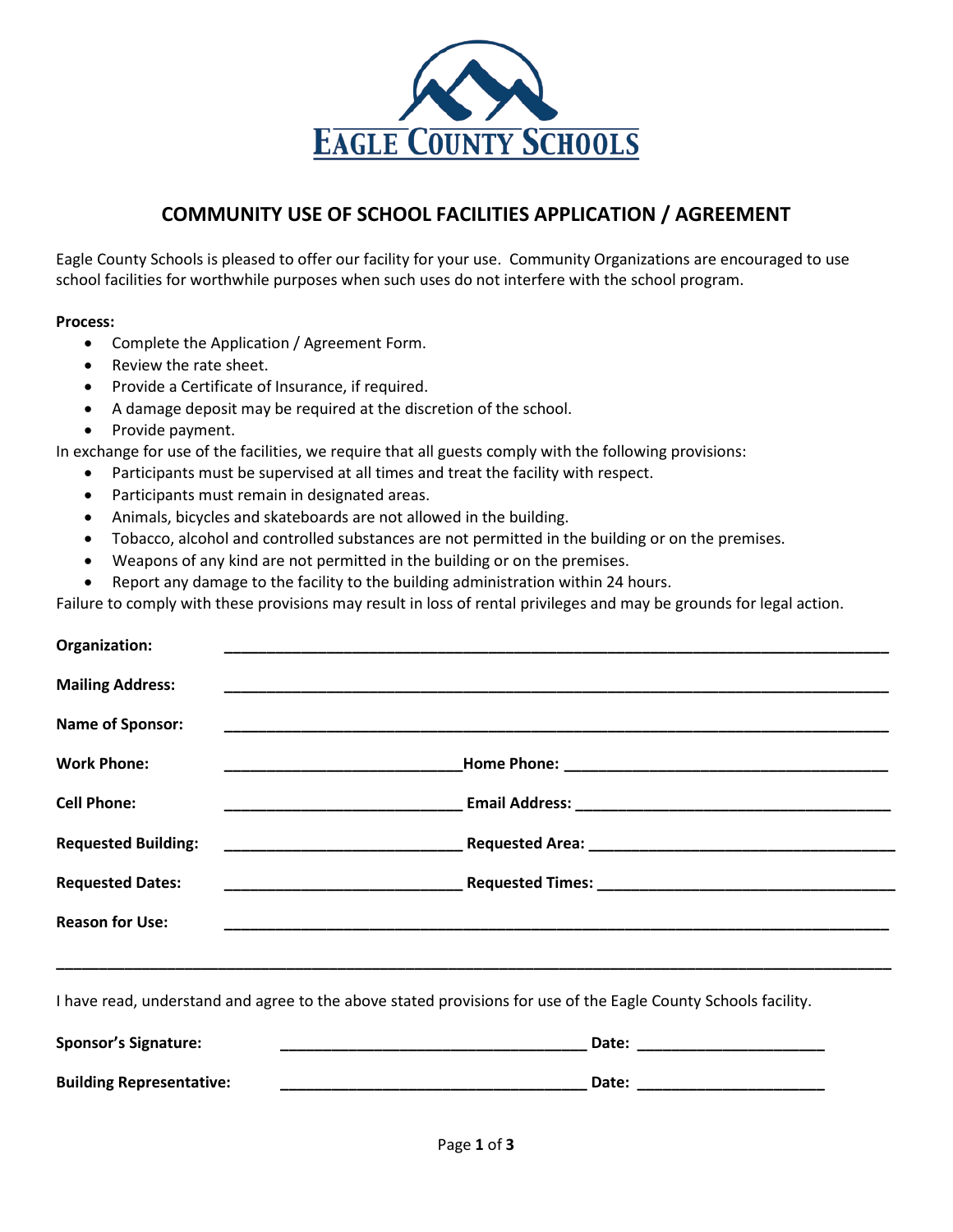

### **COMMUNITY USE OF SCHOOL FACILITIES APPLICATION / AGREEMENT**

| • FEES                     |                                              |                                               |
|----------------------------|----------------------------------------------|-----------------------------------------------|
| <b>Requested Rooms:</b>    |                                              |                                               |
| <b>Rental Fee:</b>         |                                              |                                               |
| <b>School Attendant:</b>   |                                              | ____ hours x \$____/hour \$__________________ |
| <b>Custodial Fee:</b>      | ____ hours x \$____/hour                     |                                               |
|                            | Technical Support: ______hours x \$____/hour | $\sim$                                        |
|                            |                                              | $\sim$ $\sim$                                 |
| <b>Equipment/Materials</b> |                                              |                                               |
|                            |                                              | $\frac{1}{2}$<br>$\frac{1}{2}$                |
|                            |                                              | $\sim$                                        |
|                            |                                              |                                               |
|                            |                                              |                                               |
| Total:                     |                                              |                                               |

#### • **PROVISIONS**

- **\_\_ Insurance Certificate (\$1,000,000.00/incident) provided**
- **\_\_ Damage deposit received (to be held until conclusion of the event)**
- **\_\_ Payment received (to be held until conclusion of the event)**

**Additional provisions to be met:**